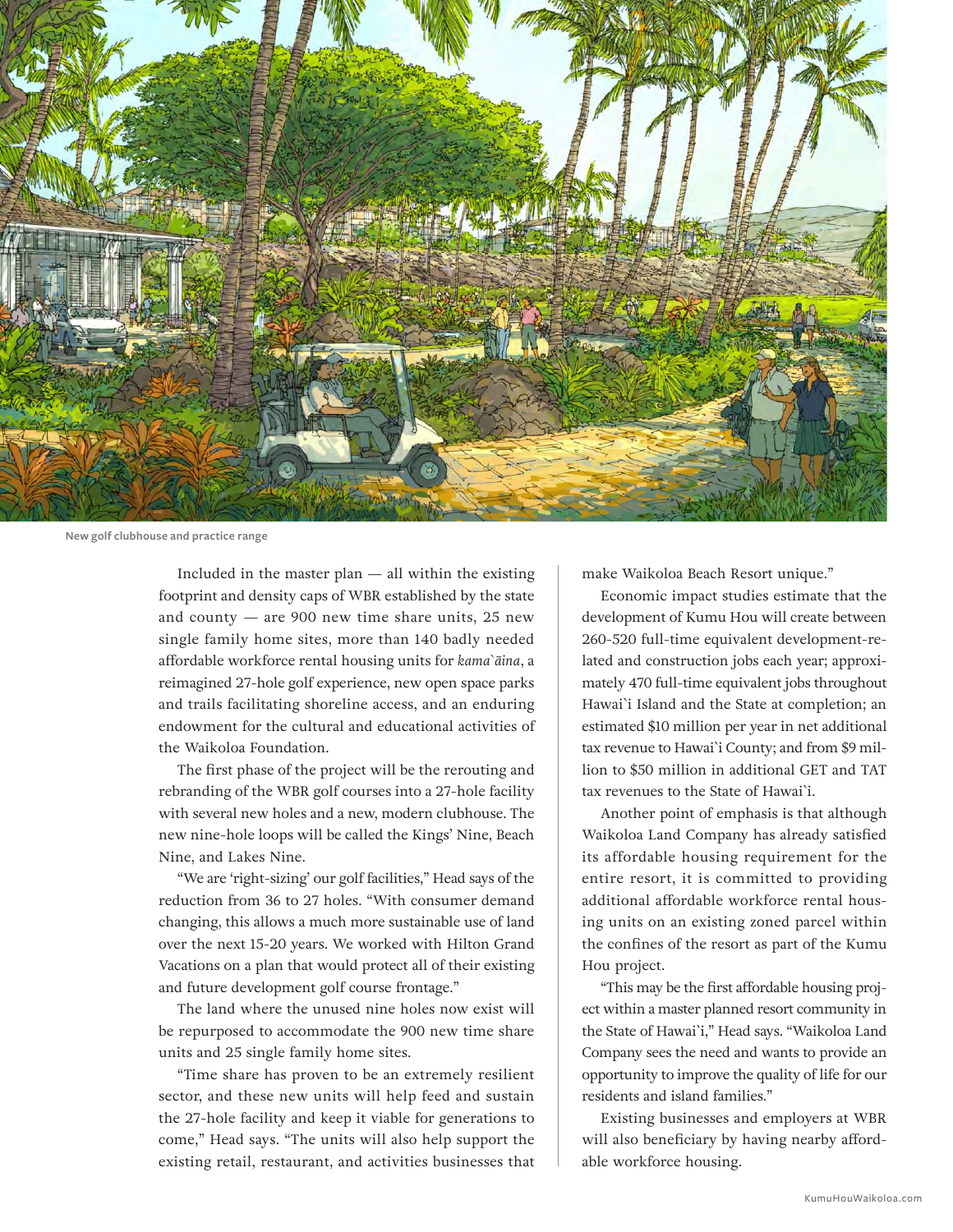

## A FOUNDATION FOR THE FUTURE

But perhaps the most important contribution the Kumu Hou project will make to Hawai`i island will be a sustaining endowment for the Waikoloa Foundation, supported by dedicated funds from sales of the new timeshare units. A total possible contribution of between \$40 million and \$50 million is expected to be funded during the sales period for initial transactions, projected between 2027 to 2042.

The Foundation, which fulfills a commitment made long ago by the resort's original visionary developer, Ron Boeddeker (1938-2010), to support the Hawaiian community, its culture, and the environment, is one of the most important legacies of Waikoloa Beach Resort.

Boeddeker created the Waikoloa Foundation with a mission "to preserve and support the unique cultures and environments native to the Hawaiian Islands."

These longstanding beliefs have taken on greater urgency these days as the state and island rethink tourism's impact and how best to manage such an integral segment of the state's economy. That's why, in 2020, Boeddeker's daughter, Cary Boeddeker, relaunched the Foundation with fresh programmatic priorities.

"We are one of the oldest resort ownership entities in the Hawaiian Islands," she says. "We've been here for more than 40 years now. This is not the norm, as hotel and resort investors are not often here for the long term. By contrast, we've been growing with and supporting the local community for a very long time. I'm so grateful I have this chance to perpetuate the legacy my father began when he started the Foundation back in 1987. Waikoloa — the place and its people — represents a remarkably special *kuleana* that we are proud to carry forward."

As board chair for the Foundation, Boeddeker is supported by a board of directors that now includes Nani Lim Yap, Margo Harumi-Mau Bunnell, Ed Teixeira,

David A. Honma, Kanani Aton, Scott Dodd, Rob Pacheco, and Judith "Judi" Jennet, a group that represents diverse aspects of the island community from culture-based education to conservation and land use issues to ocean expertise to the business community.

Plans are underway to convert the historic Parker Ranch recreation building — located near Anaeho`omalu Bay — into a Waikoloa cultural resource center and Foundation headquarters. With the conversion slated to begin in the near future, the building will be the new home for cultural programming and education, and historic preservation at Waikoloa.

Currently being used as the administration office for Lava Lava Beach Club, Boeddeker says a total redesign of building's use is in the works, and the addition of several educational elements such as teaching and video rooms.

Cultural sites the Foundation will focus on include the resort's prolific petroglyph fields, its unique anchialine ponds, and the portion of the Kings' Trail that runs through the resort, where recent efforts have included new signage.

"Kumu Hou is not just about a single resort evolving to meet the needs of a new consumer," Head concludes, "although it achieves that goal as well. But it is about the broader economic and cultural health and well being of the Hawai`i Island community, and a commitment by Waikoloa Beach Resort to a far more sustainable future in tourism."

**For further information on Kumu Hou, go to Kumuhouwaikoloa.com**